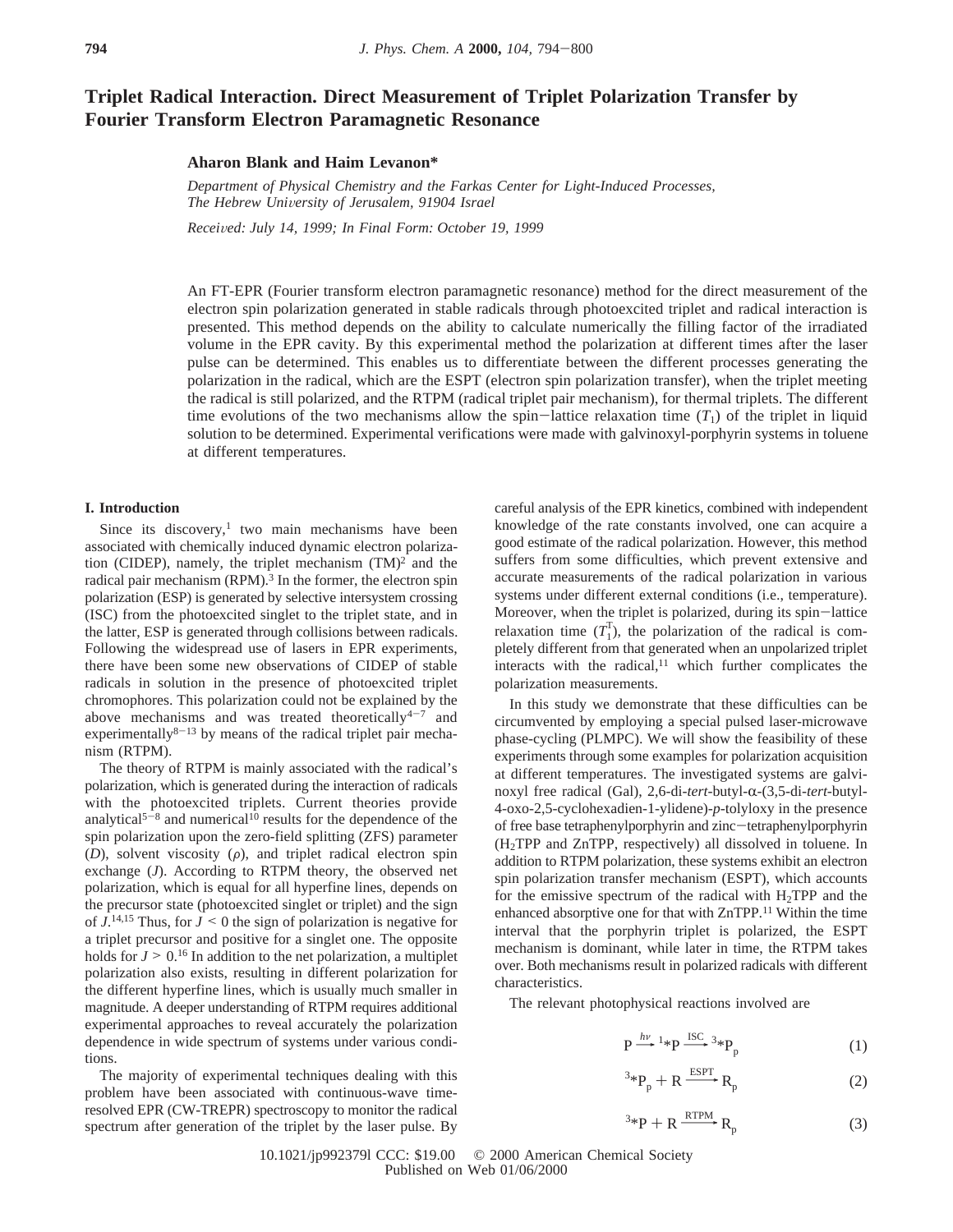where P and R are the porphyrin and radical molecules, respectively, and the subscript p stands for polarized state.

The capability of our experimental approach to differentiate between the two mechanisms is demonstrated in these systems. This quantification also enables us to directly gain a good estimate of the triplet spin-lattice relaxation time in liquid solution, where its EPR signal cannot be detected. On the basis of existing RTPM theories and the polarization measurements, we will estimate the magnitude of the triplet radical exchange interaction constant and its distance dependence. Finally, we comment on the difference between the experimental methods of CW-TREPR8,11 and the pulsed method presented here.

#### **II. Experimental Section**

H2TPP, Gal, toluene (Aldrich), and ZnTPP (Midcentury Chemical Co.) were used without further purification. Samples were prepared by dissolving in a Pyrex tube (inner and outer diameters of 2.8 and 4 mm, respectively) the stable Gal and the porphyrin in toluene and then sealing under vacuum after several freeze-thaw cycles. FT-EPR measurements were performed with a Bruker ESP 380E spectrometer. Linear prediction was used for the dead-time free induction decay (FID) reconstruction.<sup>17</sup> The porphyrins in the mixture were photoexcited by a Continuum laser model 661-2D ( $\lambda$  = 532, pulse duration 12 ns, pulse repetition rate 20 Hz, and pulse energy 5 mJ per pulse). The triplet concentrations in the irradiated volume were estimated to be ∼0.1 and ∼0.5 mM for H2TPP and ZnTPP, respectively, taking into account the laser energy and porphyrin extinction coefficient for a concentration of ∼1 mM.18 Radical concentrations were ∼0.1 and ∼0.15 mM for the Gal-H<sub>2</sub>TPP and Gal-ZnTPP samples, respectively.

Some of the experiments in this research required the evaluation of the difference between the signals with and without laser excitation. Direct subtraction of the results of the two modes was not reliable due to the very small differences in the EPR signals between the two experiments (with and without the laser). Therefore, we have employed an alternate method, i.e., PLMPC, which is more sensitive and can detect very small differences. In this experimental mode, each laser pulse triggers the desired pulse sequence, followed by an identical pulse sequence (25 ms later in time) but without the laser excitation. In the second sequence, the signal amplitude is inverted, i.e., multiplied by  $-1$ , by using an inverting video amplifier with unit amplification. The signals from these two processes are averaged on the digitizer (Lecroy model 9400). This PLMPC enables us to obtain directly the difference between the EPR signals (with and without photoexcitation) in a single experiment. Thus, with sufficient averaging, even small signal differences can be measured and analyzed. The detailed description of the PLMPC pulse sequence will be discussed in the next section.

## **III. Results and Discussion**

**a. Pulse Sequence.** Before discussing the pulse sequence and its effect on the polarization pattern, we will discuss some of the difficulties in employing CW-TREPR in these type of experiments. On the basis of the expressions of Verma and Fessenden<sup>19</sup> and Blättler et al.,<sup>4</sup> let us examine typical kinetic equations for the RTPM process observed by CW-TREPR. Upon resonance of a particular EPR line, the following modified Bloch equations govern the RTPM process and describe the magnetization of the radical:

$$
\frac{dM_y}{dt} = -\frac{M_y}{T_2^R} - \omega_1 M_z - k_q M_y[T]
$$
 (4)

$$
\frac{dM_z}{dt} = \omega_1 M_y + \frac{P_{eq}[R]'}{T_1^R} + k_q (P_n \pm P_m)[T][R]'
$$
 (5)

$$
\frac{d[T]}{dt} = -k_q[T][R] - 2k_{TT}[T]^2 - k_T[T]
$$
 (6)

where  $P_{eq}$  is the equilibrium Boltzmann polarization,  $P_n$  and  $P<sub>m</sub>$  are the net and multiplet polarizations, respectively,  $\omega_1$  is proportional to the microwave power, and  $k_q$  is the triplet radical quenching rate constant. [T] is the triplet concentration and [R]′  $=$  [R] $\mu_B$ , where [R] is the radical concentration and  $\mu_B$  is the Bohr magneton.  $k_{TT}$  is the triplet-triplet quenching rate constant and  $k_T$  is the triplet decay rate;  $M_y$ ,  $M_z$ ,  $T_1^R$ , and  $T_2^R$  are the conventional magnetic resonance variables of the radical.20 In CW-TREPR experiments, we measure time evolution of M*<sup>y</sup>* with a typical time constant of 100 ns. Therefore, a parametric line fit to  $P_{\text{n}}$ ,  $P_{\text{m}}$ , and  $T_1^R$  from the experimental kinetic curve requires a time frame of at least  $3T_1^R$  observation time for meaningful and accurate results. It implies that within this time frame, one cannot neglect changes in triplet concentration and eqs 4-6 become coupled. Thus, all the relevant rate constants must be taken into account in the kinetics line fit. Results of such a multiparameter fit cannot be adequate, unless the different rate constants at various conditions are known independently. Furthermore, as stated above, recent studies show<sup>11</sup> that radical polarization may result from a combination of two spin polarization mechanisms, i.e., RTPM and ESPT. The latter mechanism occurs if the photoexcited triplet is created in a polarized state and can transfer its polarization to the radical, as long as it exists ( $\sim 3T_1^R$  of the triplet). This ESPT mechanism complicates the problem of sorting out the different polarization mechanisms acquired by the radical, making the problem difficult to be solved quantitatively by CW-TREPR. Accurate knowledge of the polarization is important for determining the actual mechanism that occurs during triplet radical encounters and also to assess the exchange interaction, and its distance dependence.

The difficulties associated with CW-TREPR measurements can be overcome by utilizing a simple pulsed EPR technique from which the ESPT and RTPM polarizations can be obtained directly. Two PLMPC modes were employed. The first sequence consists of  $\pi/2 - \tau$ -laser pulse- $\tau_1 - \pi$ -echo detection (Figure 1a). We can analyze this sequence by a simple vector model for the magnetization. The first pulse rotates the magnetization into the laboratory *XY* plane, and without the laser pulse, the sequence is a simple Hahn echo experiment. On the other hand, the laser pulse generates the triplets in solution (usually within a time scale of a few nanoseconds), which encounter with the stable radicals. Each encounter results in phase loss of the magnetization in the *XY* plane and a generation of polarization in the *Z* axis (cf. eqs  $4-5$ ). Thus, these encounters reduce the echo amplitude relative to the sequence with the laser pulse absent. The second pulse experiment measures the magnetization in the *Z* axis by the sequence,  $\pi/2 - \tau$ -laser pulse- $(2\tau_1 + \tau)$ *<sup>π</sup>*/2-FID detection (Figure 1b). This sequence is similar to the previous one, except that at the time of the echo appearance in the first sequence, the *Z*-axis magnetization is now measured by FID.

We now examine quantitatively the radical kinetics associated with these two sequences. Starting with the first sequence, we differentiate between two regions of the sample. One region,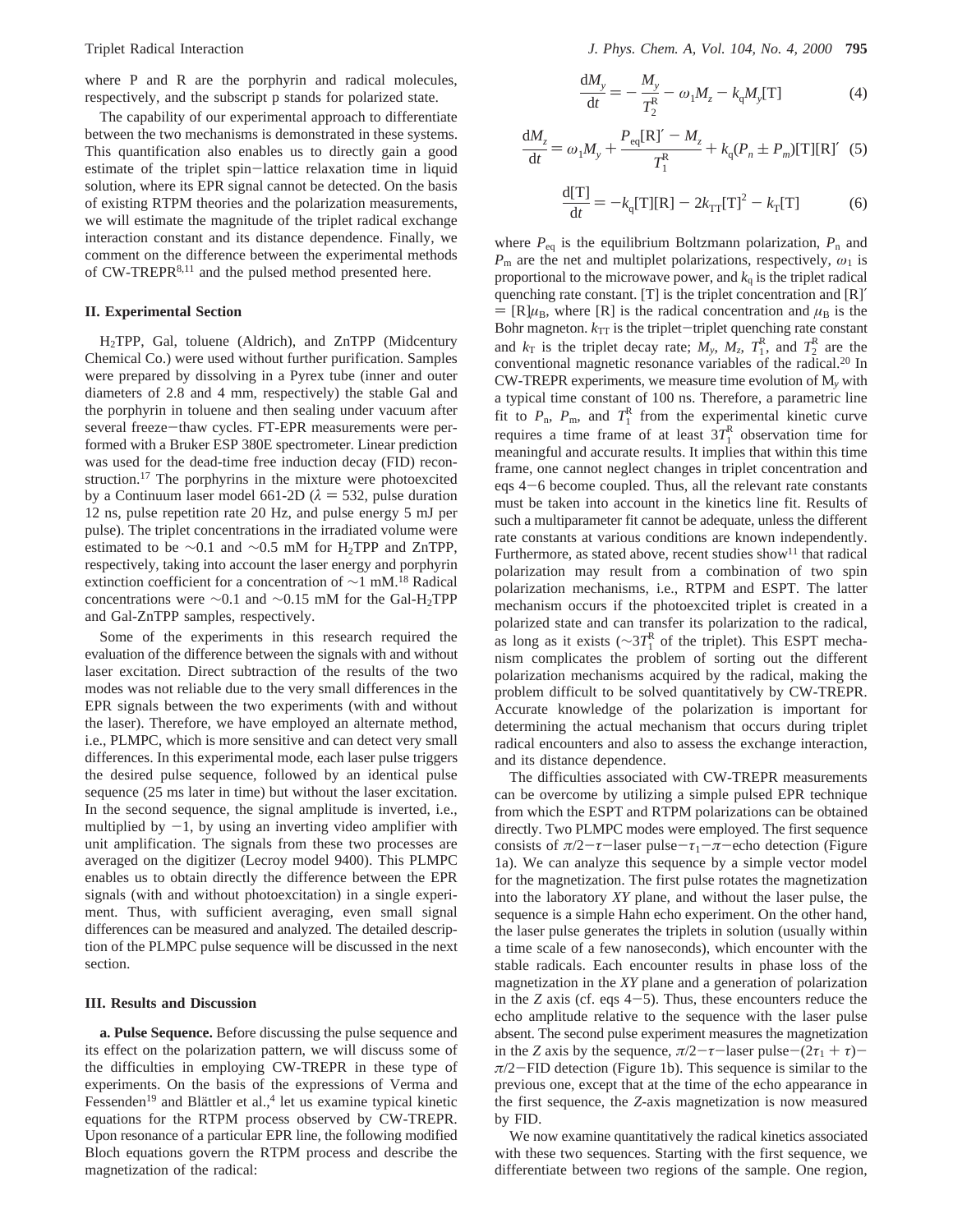

Figure 1. (a) Echo pulse sequence to determine the rate of triplet radical encounters. (b) FID pulse sequence to determine the Z magnetization induced by the polarization processes. The duration of all of the pulses is negligible. A typical echo and FID are also provided.

with a filling factor of  $\eta_1$ , is not exposed to photoexcitation but contributes to the EPR signal of the radical. The second region, with a filling factor of  $\eta_2$ , is exposed to the photoexcitation. We also define  $\eta_T = \eta_{1} + \eta_2$ , where  $\eta_T$  is the filling factor of the entire sample volume. It is noteworthy that the term "filling factor" in the CW case<sup>21,22</sup> is somewhat different from that in the pulsed microwave case. For that purpose, we have derived the expressions for calculating the filling factor for the pulsed case.23 The differentiation between the exposed and unexposed regions to light is made with the reasonable assumption that the diffusion of the species is much less than  $\sim$ 1 cm/s;<sup>24</sup> thus, it is assumed that within the time scale of the experiment  $($  < 10 *µ*s) the two regions do not mix.

Evidently, the magnetization in region 1 will be independent of the laser excitation, implying that after the first  $\pi/2$ microwave (mw) pulse, the time dependence of  $M_{1y}$  from this region is described by

$$
\frac{dM_{1y}}{dt} = -\frac{M_{1y}}{T_2^R} \tag{7}
$$

The magnetization in region 2 should obey a different rate expression (cf. eq 4, with no microwave power):

$$
\frac{dM_{2y}}{dt} = -\frac{M_{2y}}{T_2^R} - k_q[T]M_{2y}
$$
 (8)

We assume that the photoexcited triplet and radical concentrations are not larger than ∼1 mM and we will observe the signal evolution in a time window of ∼100 ns, well above the time resolution of the FT-EPR experiment. Therefore, taking into account the diffusion rates in toluene, the changes in [T] can be neglected. With this assumption, eqs 7 and 8 can be solved analytically, i.e.

$$
M_{1y}(t) = M_{1y}^{0} e^{-t/T_{2}^{R}}
$$
 (9)

$$
M_{2y}(t) = M_{2y}^{0} e^{-t(1/T_2^R + k_q[T])}
$$
 (10)

To obtain a quantity proportional to the EPR signal from a specific region, we must multiply the magnetizations  $M_{1y}$  and  $M_{2y}$  by the corresponding filling factors. Thus, without laser excitation (OFF), the voltage,  $V^{\text{OFF}}$ , of the EPR signal is given by

$$
V^{\text{OFF}}(t) = \eta_T M_y^0 e^{-t/T_2^R}
$$
 (11)

We have used the fact that after the first  $\pi/2$  mw pulse,  $M_{1y}^0$  $M_{2y}^0 \equiv M_y^0$ . Upon laser excitation (ON), the EPR signal is given by

$$
V^{\rm ON}(t) = (\eta_T - \eta_2) M_y^0 e^{-t/T_2} + \eta_2 M_y^0 e^{-t(1/T_2 + k_q[T])} \quad (12)
$$

Therefore, the difference between the signal magnitudes becomes

$$
V^{\rm ON}(t) - V^{\rm OFF}(t) = M_y^0 \eta_2 [e^{-t(1/T_2^{\rm R} + k_q[T])} - e^{-t/T_2^{\rm R}}] \tag{13}
$$

Now, let us consider the second pulse sequence and the FID detection. Using the same notation and assumptions as above and differentiating between the two regions (exposed and unexposed to laser excitation), we obtain from the Bloch equations (cf. eq 5, with no microwave power)

$$
\frac{dM_{1z}}{dt} = \left(\frac{P_{\text{eq}}[R]'}{T_1^R}\right) \tag{14}
$$

$$
\frac{dM_{2z}}{dt} = \left(\frac{P_{\text{eq}}[R]'}{T_1^R}\right) + k_q(P_n \pm P_m)[T][R]'
$$
 (15)

From which we can obtain the analytical solutions for the two regions:

$$
M_{1z}(t) = P_{\text{eq}}[\text{R}]' + (M_{1z}^0 - P_{\text{eq}}[\text{R}]')e^{-t/T_1^R}
$$
 (16)

$$
M_{2z}(t) = P_{\text{eq}}[\text{R}]' + k_{q}T_{1}^{R}(P_{\text{n}} \pm P_{\text{m}})[\text{T}][\text{R}]' +
$$
  

$$
(M_{2z}^{0} - P_{\text{eq}}[\text{R}]' - k_{q}T_{1}^{R}(P_{\text{n}} \pm P_{\text{m}})[\text{T}][\text{R}]')e^{-t/T_{1}^{R}}
$$
(17)

Thus, for the second pulse sequence, the difference between the induced EPR signals with the laser ON and OFF is

$$
V^{\text{ON}}(t) - V^{\text{OFF}}(t) = \eta_2 k_q [\text{T}] T_1 (P_n \pm P_m) [\text{R}]'(1 - e^{-t/T_1^R}) +
$$
  

$$
(M_{2z}^0 - M_{1z}^0) e^{-t/T_1^R} \eta_2 \tag{18}
$$

Two cases should be considered: (a) The simple one is where the polarization generated at each encounter is time independent; i.e., only RTPM is operative (in this case  $T_1^T$  of the triplet is very short and thus the ESPT is negligible). In such a case, the initial conditions can be chosen such that  $(M_{2z}^0 - M_{1z}^0)$  in eq 18<br>is negligibly small (this is obtained because after the first  $\pi/2$ is negligibly small (this is obtained because after the first  $\pi/2$ mw pulse the *Z* magnetization is negligibly small). For this case, eq 18 describes the signal difference as long as the triplet concentration does not change significantly (a few microseconds in our experiments). (b) In the general case, both ESPT and RTPM are operative. Therefore, the polarization generated in each triplet radical encounter can change significantly with a time constant typical of the triplet spin-lattice relaxation (order of ∼0.1 *µ*s for our case). In this case, the application of eq 18 is carried out along different time windows with different polarization values used for each window (it is assumed that within these short intervals of several ∼10 ns, the polarization is constant, namely  $T_1^T \gg 10$  ns).<br>In this paragraph we describe b

In this paragraph we describe how to manipulate eqs 13 and 18 in order to obtain the radical polarization at different times. Equation 13 reflects the difference between the spin echo amplitude as a function of  $\tau_1$  (Figure 1a) with and without the laser excitation. For the initial condition of eq 13 we obtain the value of  $M_y^0 \eta_2$  by first measuring the value of  $M_y^0 \eta_T$  and then multiplying it by  $\eta_2/\eta_\text{T}$  to obtain the value of  $M_\text{y}^0/\eta_2$ . The value  $M_{y}^{0}\eta$ <sub>T</sub> is measured by the first pulse sequence, without laser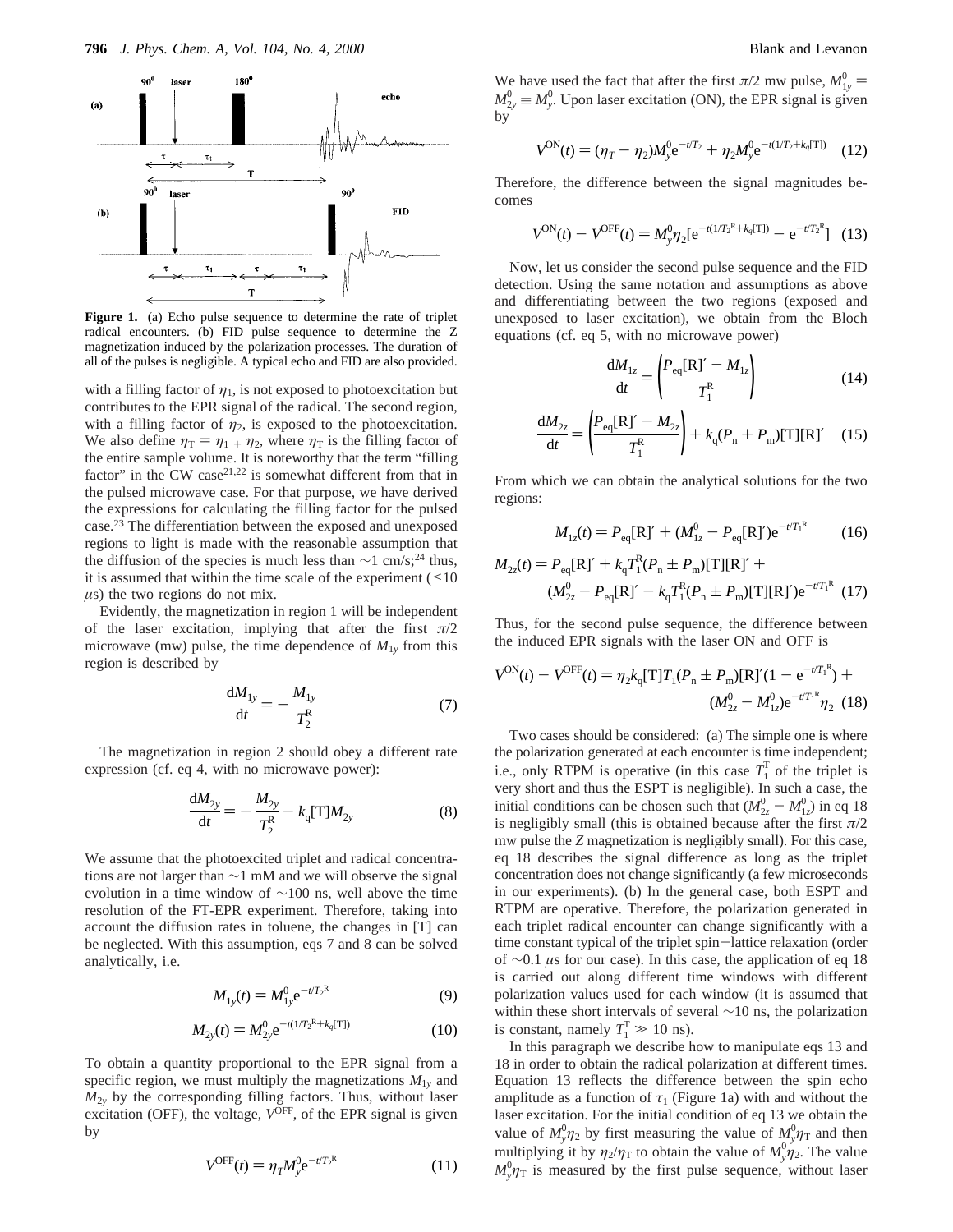irradiation with the  $\pi$  mw pulse given at  $\tau/2$  ( $\tau_1 = -\tau/2$ ) and the echo appears at  $\tau$  (Figure 1a). The relation  $\eta_2/\eta_{\rm T}$  can be found numerically through a recently developed method.<sup>22</sup> The pulse sequence shown in Figure 1a employs the laser pulse after the  $\pi/2$  mw pulse. This is required by eq 13 to obtain the initial condition  $M_{y}^{0}$ , which is independent upon laser excitation. The value of  $T_2$  without the laser pulse can be measured by any conventional FT-EPR method. This leaves us with a single unknown parameter,  $A \equiv k_q[T]$ . This parameter can be obtained by recording the echo amplitude in short intervals of  $\tau_1$  (with a time window of ∼100 ns) and employing a curve fitting of eq 13. Once *A* is known, the only unknown parameter is  $P_n \pm P_m$ in eq 18. The radical magnetization at equilibrium, which is related to  $\eta_2[R]$ <sup>'</sup> in eq 18, is obtained by the FID following the  $\pi/2$  mw pulse. The FID amplitude is simply  $\eta_T[R]/P_{eq}$ , which, when multiplied by  $\eta_L/(\eta_T P_{eq})$ ,<sup>22,23</sup> yields  $\eta_L[R]$ . It should be noted that  $T_1^R$  is found independently by conventional pulsed EPR techniques. Therefore, we can conclude that the above procedure enables us to obtain first  $k_q[T]$ , which is a single curve-fitting parameter (eq 13), with which we can obtain directly and accurately  $P_n \pm P_m$ , again as a single curve-fitting parameter (eq 18). It is noteworthy that in contrast to CW-TREPR, the accurate knowledge of the radical and triplet concentration and the various diffusion rate constants involved is not required.

An important experimental issue is related to the actual measurement of  $V^{\text{ON}}(t) - V^{\text{OFF}}(t)$  in eq 13. In our case, the difference  $V^{ON}(t) - V^{OFF}(t)$  is on the order of  $V^{OFF}/100$ . This is due to the fact that the laser illuminates only part of the sample and the diffusion-controlled process of encounters requires some time to develop (∼100 ns). Thus, performing two experiments (with and without laser) and then subtracting the signals is not practical and the difference will be lost in the noise. The experimental method introduced here (cf. Experimental) circumvents the difficulties in evaluating the signal difference,  $V^{ON}(t) - V^{OFF}(t)$ .

The derivation presented in this chapter can be made independently for each hyperfine line of the radical and, thus, one can extract, for any specific line, its  $T_2^R$ , and polarization.

**b. Triplet Radical Encounters.** With the above experimental procedure, we have measured the triplet quenching rate and the electron spin polarization generated in mixtures of Gal-H2TPP and Gal-ZnTPP dissolved in toluene at different temperatures. In our measurements, within experimental accuracy, the entire hyperfine lines exhibit similar  $T_2^R$ , and the multiplet polarization was found to be small compared to the net polarization. Therefore, the results refer to all the radical hyperfine lines.

*i. Triplet Quenching Rate.* Figure 2 shows the FT-EPR spectra of the Gal radical and the spectrum of  $Gal-H_2TPP$  and  $Gal-H_2TPP$ ZnTPP following the laser pulse. The observed triplet radical spectra consist of three contributions, i.e., from polarized radicals due to the interaction between stable radicals and photoexcited triplets, from stable radicals outside the illuminated region, and from nonreactive radicals in the illuminated region. It can be seen that in the case of Gal-H2TPP, the spectrum is in emission, implying that the polarized magnetization from the illuminated region dominates the spectrum. In the Gal-ZnTPP system, the thermal spectrum (in absorption) is enhanced due the fact that the illuminated region contributes polarized radicals in enhanced absorption.

Figure 3 presents the difference in signal intensities obtained for the echo pulse sequence  $(V^{ON} - V^{OFF})$  for the two porphyrins systems in toluene, at 230 K. For  $H_2$ TPP, the diffusioncontrolled rate of triplet-triplet quenching can be estimated via



**Figure 2.** (a) Polarized FT-EPR spectrum (in emission) of the Gal radical after laser irradiation in a solution with H2TPP (solid line). The dashed line is the spectrum with the laser OFF. (b) The same as (a), but for Gal-Zn. The deviation from binomial intensities is due to the limited bandwidth of the spectrometer, as the spectrum was taken at a single fixed point in the middle. The differences in the intensities between the two species reflect the polarization difference.



**Figure 3.** (a)  $V^{ON} - V^{OFF}$  for the echo pulse sequence for Gal-H<sub>2</sub>TPP in toluene at 230 K. (b) The same as (a) but for Gal-ZnTPP. The solid line is the theoretical results obtained via eq 13 with a single parameter fit  $(A = k_q[T])$ .  $M_y^0 \eta_L$  and  $T_2^R$  are measured independently (see text).<br>The abscissa represents the time after the first  $\pi/2$  mw pulse (Figure The abscissa represents the time after the first  $\pi/2$  mw pulse (Figure 1). The laser pulse was triggered ∼580 ns after the first *π*/2 mw pulse. The data plotted here and in Figures  $4-6$  were taken on the strongest hyperfine line, which represents well the entire hyperfine lines, after FFT of the echo or FID. This is because  $T_2^R$  was found to be similar in all the lines and the multiplet polarization was negligible.

eq 19,<sup>25</sup> where *R* is the gas constant, *T* is the temperature, and

$$
k_{\rm d} = 8RT/3\rho \tag{19}
$$

 $\rho$  is the viscosity. For  $\rho = 1.13 \text{ cP}^3$ ,  $k_d$  was found to be 4.5  $\times$  $10^9$  M<sup>-1</sup> s<sup>-1</sup>. With the estimated triplet concentration of ∼0.1  $mM$  for the H<sub>2</sub>TPP (see above), it is evident that for the first microsecond, the initial triplet concentration is affected only by 10%-20%. The small change in the triplet concentration is in line with our assumptions, which were used to derive the kinetic eqs 13 and 18. However, for the ZnTPP system, the higher concentration of the triplet (about 0.5 mM) leads to an apparent change in the triplet concentration with the first microsecond after the laser pulses (cf. Figure 3b). From the echo experiments, with no laser excitation, we could extract the radical relaxation time  $(T_2^R)$  for our two samples, which was found to be 760  $\pm$  30 and 530  $\pm$  25 ns for Gal-H<sub>2</sub>TPP and Gal-ZnTPP, respectively. The experimental data of Figure 3 were treated via eq 13 with a single variable parameter,  $k_q$ [T],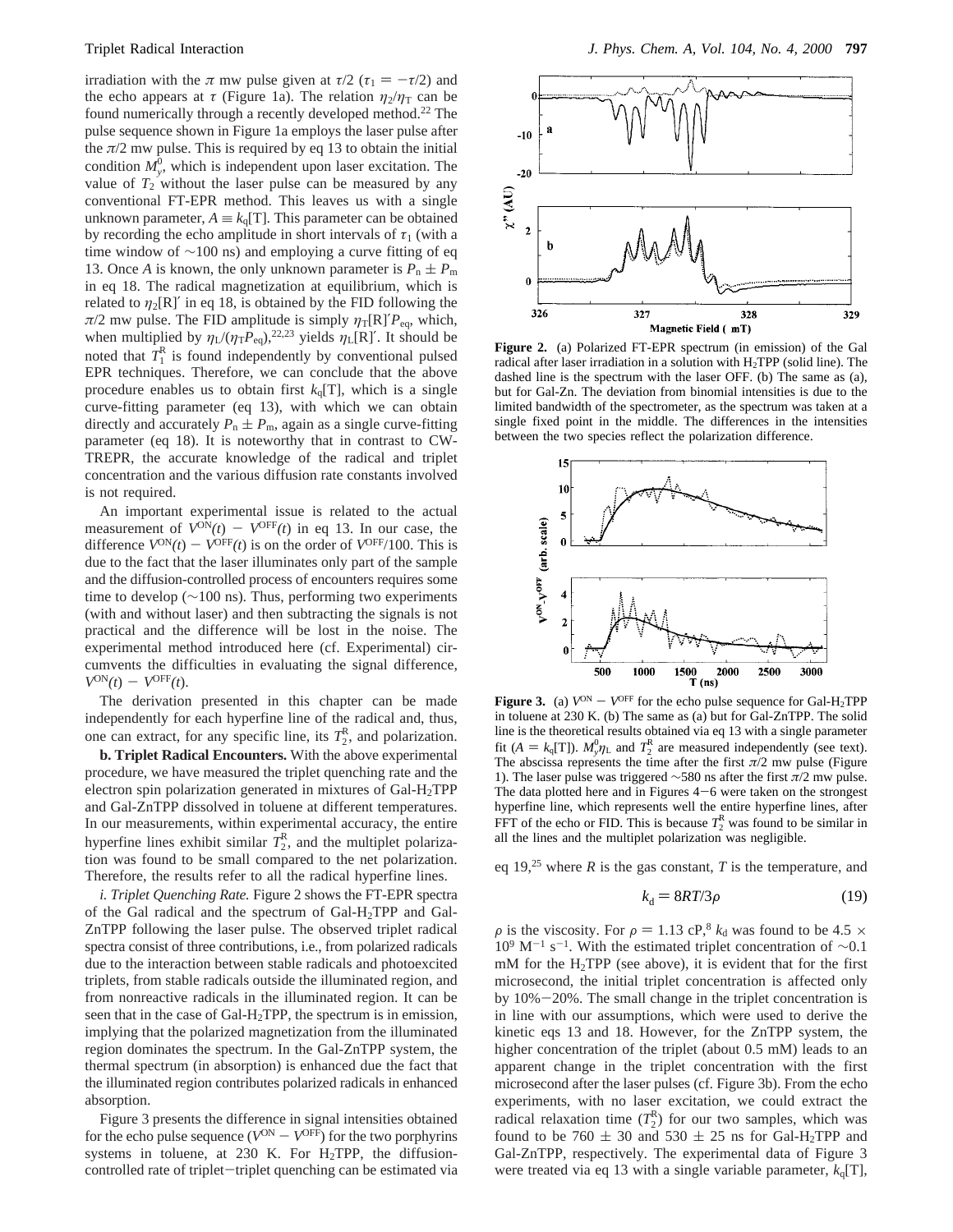

**Figure 4.** (a) FID pulse sequence signal for Gal-H<sub>2</sub>TPP in toluene at 230 K (solid line, laser OFF; dashed line, laser ON). (b) The same as (a) but for Gal-ZnTPP. The abscissa represents the time after the first  $\pi/2$  mw pulse (see Figure 1).



**Figure 5.** (a)  $V^{ON} - V^{OF}$  in the FID pulse sequence for Gal-H<sub>2</sub>TPP and (b) for Gal-ZnTPP in toluene at 230 K. The abscissa represents the time after the first  $\pi/2$  mw pulse (see Figure 1).

found to be  $(4.4 \pm 0.3) \times 10^5$  and  $(2.5 \pm 0.2) \times 10^6$  s<sup>-1</sup> for Gal-H2TPP and the Gal-ZnTPP, respectively. These values are in line with our independent estimation of triplet concentration and the diffusion-controlled rate constant (eq 19). The ratio  $\eta_2$ /  $\eta$ <sup>T</sup> for the FID experiments was calculated to be 0.5 and 0.1 for Gal-H<sub>2</sub>TPP and Gal-ZnTPP, respectively,<sup>22,23</sup> and 0.52 and 0.11 for the echo experiments, respectively.<sup>22,23</sup> The different  $\eta_2/\eta_{\rm T}$  in the two samples is due to the different experimental conditions, e.g.,  $\eta_2$  vs  $\eta_1$ .<sup>18</sup>

*ii. Polarization Measurements.* We show in Figure 4 the measured FID amplitude of the Gal signal following the two  $\pi/2$  mw pulse sequences (Figure 1b), with and without laser irradiation. When the laser is OFF, the signal amplitude slowly approaches thermal equilibrium within 2900  $\pm$  200 and 2000  $\pm$  150 ns for Gal-H<sub>2</sub>TPP and Gal-ZnTPP, respectively. These values should be attributed to the spin-lattice relaxation time  $T_1^R$  of the Gal radical. Upon photoexcitation, about 580 ns after the first  $\pi/2$  mw pulse, the magnetization is created much faster than  $T_1^R$ . This is due to the radicals undergoing encounters with the photoexcited porphyrins, causing their magnetization to be transferred nonadiabatically into the laboratory  $Z$  axis  $(M_z)$ , with a non-Boltzmann polarization.

Figure 5 presents the amplitude difference ( $V^{ON} - V^{OFF}$ ) described in eq 18, in the two  $\pi/2$  mw pulse experiments. This is carried out by subtracting the two corresponding lines in Figure 4. Let us examine the results of the Gal-H<sub>2</sub>TPP system (Figure 5a). First, it is noticed that the generated polarization is negative, i.e., in emission. Inspection of eq 18 shows that for



Figure 6. (a) Polarization curve of Gal-H<sub>2</sub>TPP polarization as a function of time after laser pulse (dotted curve) fitted by eq 20 (solid line). All the fitting parameters are given in Table 1. The abscissa represents the time after the laser pulse (see Figure 1).

constant polarization  $(P_n)$ , the signal should approach asymptotically to a constant value with the characteristic time of  $T_1^R$ , i.e., <sup>∼</sup>2.9 *<sup>µ</sup>*s. However, the experimental results shows that (*V*ON - *V*OFF) approaches a constant value at ∼1.5 *µ*s, which corresponds to an apparently much smaller characteristic time. To explain this discrepancy, the two polarization mechanisms ESPT and RTPM should be considered.11 The ESPT, which is the polarization transfer from the polarized triplet porphyrin is dominant in early times after laser excitation. This mechanism is operative during the spin-lattice relaxation time of the triplet state  $(T_1^T)$ . The RTPM contributes a much smaller polarization (in our case) but within a much longer time window, i.e., the triplet lifetime. Thus,  $P_n$  in eq 18 is time dependent because it is essentially the average apparent polarization, which results from the combination of these two mechanisms. Equation 18 is the general description of the polarization created by either ESPT or RTPM processes. Thus, a best-fit analysis was carried out for different short times (200-300 ns) along the experimental curve in Figure 5 to obtain the polarization values valid for this time window (assuming it does not change significantly during this time, as discussed in the previous section). Except for the polarization, all the values in eq 18 are known and, consequently, the curve fit is reliable and requires very few points of  $(V^{ON} - V^{OFF})$  vs time. This fitting procedure provides the polarization as a function of time (Figure 6).

Considering the two polarization mechanisms, quantitative description of the net polarization vs time is given by

$$
P_{n}(t) = P_{n}^{\text{ESPT}} e^{-t/T_{1}^{T}} + (1 - e^{-t/T_{1}^{T}}) P_{n}^{\text{RTPM}}
$$
 (20)

where  $P_n^{\text{ESPT}}$  and  $P_n^{\text{RTPM}}$  are the polarization created in the ESPT and RTPM processes, respectively, and the  $T_1^T$  values are of the photoexcited triplet. Curve fitting of the experimental lines for Gal-H2TPP and Gal-ZnTPP (Figure 6) was carried out with eq 20, and the results are presented in Table 1. Additional results were obtained for both systems at 210 and 250 K (Table 1).

We now discuss and compare the experimental polarization results with those obtained theoretically. First, let us consider the ESPT case. With the analysis carried out previously for different systems,<sup>26-28</sup> one would expect the triplet polarization of H<sub>2</sub>TPP to be about  $-15P_{eq}$ , at 230 K. This value is very close to the results obtained here for the ESPT polarization. The polarization of ZnTPP should be, according to the same treatment,<sup>28</sup> about 55 $P_{eq}$ , which is much larger than the value we obtained for ESPT polarization. Although a full theoretical treatment for the ESPT mechanism is not yet available, we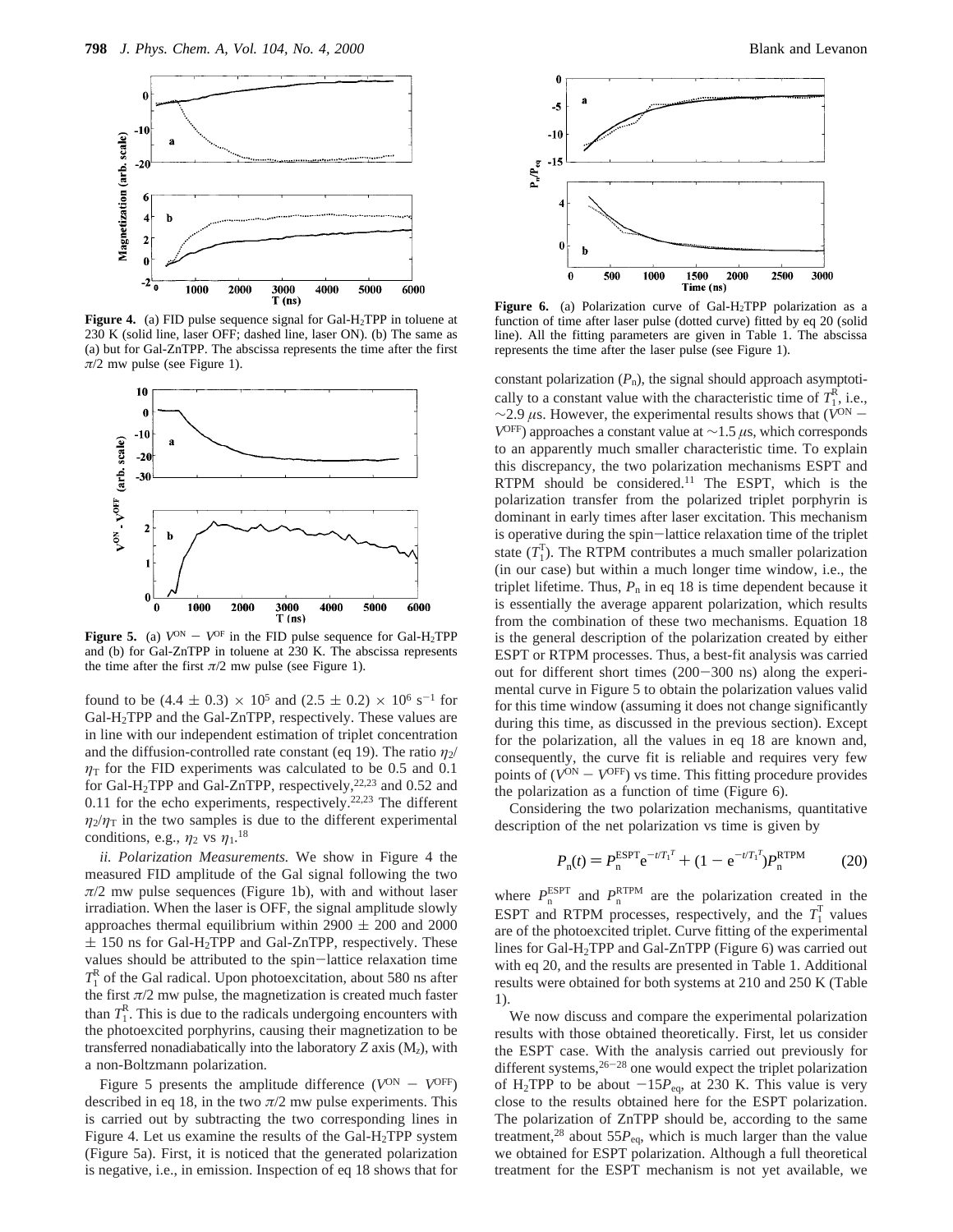**TABLE 1: Polarization Parameters of Gal-H2TPP and Gal-ZnTPP**

| T                         | $T_{1}$                                     | <b>PESPT</b> | $P_{\rm RTPM}$                              | D.                                                     | P <sub>RTPM</sub> | ρ        |
|---------------------------|---------------------------------------------|--------------|---------------------------------------------|--------------------------------------------------------|-------------------|----------|
| (K)                       | (ns)                                        | (exp)        | (exp)                                       | $(10^{-5}$ cm <sup>2</sup> s <sup>-1</sup> ) $(calc)a$ |                   | $(CP)^b$ |
| a. Gal-H <sub>2</sub> TPP |                                             |              |                                             |                                                        |                   |          |
|                           | $210$ 700 $\pm$ 35 $-18 \pm 1$ $-5 \pm 0.5$ |              |                                             | 0.45                                                   | $-5.15$           | -1.54    |
|                           | 230 600 $\pm$ 30 $-17 \pm 1$ $-3 \pm 0.3$   |              |                                             | 0.67                                                   | $-3.4$            | 1.13     |
|                           |                                             |              | $250, 500 \pm 25, -16 \pm 1, -2.5 \pm 0.25$ | 0.95                                                   | $-2.4$            | 0.87     |
| b. Gal-ZnTPP              |                                             |              |                                             |                                                        |                   |          |
|                           | $210,700 \pm 35$                            |              | $7 \pm 1$ -1.7 $\pm$ 0.17                   | 0.45                                                   | $-1.6$            | 1.54     |
| 230                       | $400 \pm 20$                                |              | $8 \pm 1$ - 0.5 $\pm$ 0.05                  | 0.67                                                   | $-1$              | 1.13     |
|                           | $250 \cdot 300 \pm 15$                      |              | $9 \pm 1$ -0.3 $\pm$ 0.03                   | 0.95                                                   | $-0.7$            | 0.87     |
|                           |                                             |              |                                             |                                                        |                   |          |

*<sup>a</sup>* Calculated results for RTPM with strong exchange limit. *<sup>b</sup>* Solvent viscosity.

believe that the exchange interaction between the radical and the triplet is of importance, as suggested recently.<sup>11</sup> In order for the ESPT process to be efficient, the exchange interaction in terms of  $J(r) = J_0 \exp[-\lambda (r - d)]^{29}$  must be much larger than the inverse of the encounter time at the closest approach distance (*d*), where the exchange interaction is dominant. Using the equation  $\tau_{\Delta} = d^2/D_r$ , <sup>29</sup> we can estimate the encounter time<br>for our systems at 230 K to be  $\tau_{\Delta} = 1.2 \times 10^{-9}$  s. *L* and  $\lambda$ for our systems at 230 K to be  $\tau_{\Delta} = 1.2 \times 10^{-9}$  s. *J*<sub>0</sub> and  $\lambda$ were estimated using the RTPM results and are detailed bellow. The free parameter  $\lambda$  is found to be much larger for ZnTPP than for H<sub>2</sub>TPP, i.e., 4 and 2  $\rm \AA^{-1}$ , respectively. Moreover, *J*<sub>0</sub> is found to be smaller for Gal-ZnTPP than for Gal-H<sub>2</sub>TPP (-1.2) found to be smaller for Gal-ZnTPP than for Gal-H<sub>2</sub>TPP (-1.2<br> $\times$  10<sup>10</sup> and -2.5  $\times$  10<sup>10</sup> s<sup>-1</sup> respectively). Thus for Gal-ZnTPP  $\times$  10<sup>10</sup> and  $-2.5 \times 10^{10}$  s<sup>-1</sup>, respectively). Thus, for Gal-ZnTPP,<br>*I(r)* decreases rapidly and consequently the ESPT at the *J*(*r*) decreases rapidly and consequently the ESPT at the encounter distance is inefficient.

We now discuss the calculated RTPM polarization results given in Table 1. When examining the polarization results for Gal-H2TPP, one must consider the relationship between the exchange interaction  $(J_0)$  and the Zeeman splitting  $(g\beta B)$ , i.e.,  $g\beta B \leq J_0$  >  $g\beta B$ . We have examined the case of the weak exchange interaction by the method described previously, $6,30$ with the diffusion coefficient of the relevant species, shown in Table 1. The diffusion coefficients were obtained with the Stokes-Einstein equation:

$$
D_{\rm r} = k_{\rm B} T / 6\pi \rho a \tag{21}
$$

The values for the effective hydrodynamic radii (a) of  $H_2$ TPP (or ZnTPP) were taken as  $5 \text{ Å}^7$  and for Gal the radius was estimated to be 4 Å. The attempt to explain the results under the assumption of weak exchange interaction limit was unsatisfactory and could not account for the experimental polarization values (Table  $1$ ).<sup>30</sup> Thus, the strong limit of the exchange interaction should be considered. In this case, we can calculate the polarization for Gal-H2TPP with the analytical expression given elsewhere,6,30,31 and the results are summarized in Table 1. The parameters used for the calculation of the polarization are the ZFS parameter  $D = 318$  G, X-band mw frequency, a rotational correlation time of 200 ps, and the adjustable parameters  $J_0 = -16 \times 10^{10}$  rad/s and  $\lambda = 2$  Å<sup>-1</sup>. On the other hand, attempts to calculate the polarization in Gal-ZnTPP (Table 1) were less successful. The calculation employed the same parameters as for Gal-H<sub>2</sub>TPP, but with  $J_0 = -8 \times 10^{10}$  rad/s and  $\lambda = 4 \text{ Å}^{-1}$ . As already discussed above for the ESPT case, the exchange interaction is weaker in ZnTPP and decreases more rapidly with distance; thus it does not fully correspond to the strong exchange approximation. This may be the reason for the discrepancies that still exist in this case between the calculated and experimental results. A possible explanation for the different exchange interaction parameters for the two similar porphyrins

can be attributed to the fact that ZnTPP forms a complex with the solvent.32

It should be noted that the analytical expressions for the RTPM polarization<sup>6,30</sup> are valid only for a relatively high diffusion coefficient,<sup>10</sup> which is applicable to our systems. This was confirmed by comparing the analytical results with the numerical solution of the stochastic Louiville equation.<sup>33</sup> Relating to our quantitative polarization results, unfortunately, quantitative polarization data of other triplet radical experiments are very scarce, and those which are available are difficult to compare with. This is because most of the systems examined are associated with a much larger ZFS parameter *D*. <sup>8</sup>-<sup>10</sup> Large *D* values can shorten  $T_1^T$  considerably, causing the ESPT mechanism to be negligible.

The temporal dependence of the polarization and the ability to differentiate between the ESPT and the RTPM allows the spin-lattice relaxation of the triplet  $(T_1^T)$  to be determined.<br>Since in most cases direct measurement of this value in liquids Since, in most cases, direct measurement of this value in liquids such as toluene is impossible, $34$  several indirect methods were employed in the past.<sup>35,36</sup> Our current measured values of  $T_1^T$ agree well with our previous results,<sup>35</sup> in which  $T_1^T$  of ZnTPP in ethanol at 243 K was calculated to be 460 ns. By adjusting this value to toluene at 250 K,<sup>37,38</sup> we obtain 330 ns for  $T_1^T$ , which agrees well with the present results (Table 1). Other observations<sup>36</sup> show much lower results for  $T_1^T$  for ZnTPP in ethanol, i.e., 28 ns, which is certainly inconsistent with our results. We cannot account directly for these discrepancies, because we have used a completely different approach to determine  $T_1^T$ . It is clear, however, that for  $T_1^T \sim 30$  ns, substantial magnetization generated through ESPT in diffusioncontrolled reactions is unlikely. The  $T_1^T$  values obtained for  $H_2$ -TPP are somewhat higher than ZnTPP, probably because of the much smaller ZFS parameter  $E$  of this molecule.<sup>35,38</sup> The values of  $T_1^T$  for H<sub>2</sub>TPP and ZnTPP are compatible with the rotational correlation time at 230 K of ∼1 ns or ∼0.1 ps based upon the known BPP relation, for triplets.<sup>35,38</sup> The first value is more reasonable and agrees with the Debye expression for the rotational correlation time ( $\sim$ 0.2 ns at 230 K)<sup>38</sup> when taking into consideration the fact that the porphyrin is planar and the Debye expression tends to be less than the actual value for this type of molecule. The results of the rotational correlation time are also in line with the results of the RTPM polarization as described above.

## **IV. Conclusions**

An FT-EPR method for the direct measurement of the polarization generated in a triplet radical encounter is presented. This pulse method was applied to measure the polarization in Gal-H<sub>2</sub>TPP and Gal-ZnTPP at different temperatures. In these systems, the polarization in the radical is due to two mechanisms, ESPT and RTPM, which can be differentiated, thus allowing the determination of  $T_1^T$  of the triplet molecule in liquids. The experimental results were compared to theoretical predictions and provide a good estimate of the magnitude of the exchange and distance dependence of these pairs. We believe that the present treatment may resolve some of the discrepancies found in the literature for quantitative polarization values generated by RTPM. A full theoretical model for the ESPT is currently absent, and we hope to provide a more rigorous explanation for theses differences in due course. Finally, a more descriptive name for electron spin polarization transfer (ESPT) would be triplet spin polarization transfer (TSPT).